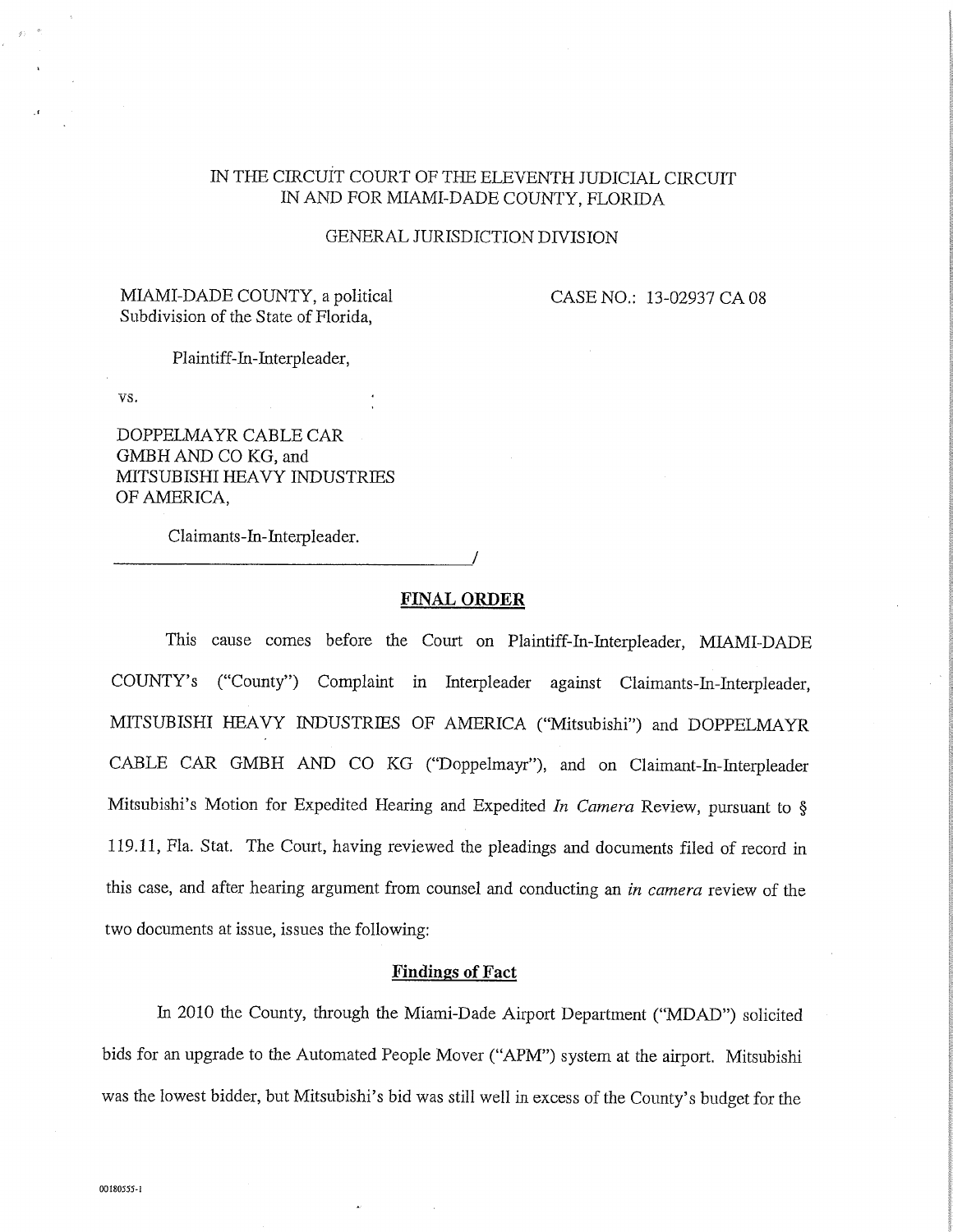project. Doppelmayr did not submit a bid in response to the solicitation. Mitsubishi subsequently performed a value engineered study of the project and adjusted their bid.

On April 16, 2012, after the bids were opened, Doppelmayr submitted a proposal for an alternative APM system. Doppelmayr's proposal indicated that it was proprietary and confidential in nature.

On June 19, 2012, Doppelhiayr submitted a Supplemental Package of materials to the County. This supplemental package of materials also indicated that it was proprietary and confidential in nature.

The County rejected all the bids received in response to the solicitation and also rejected Doppelmayr's unsolicited proposal, electing instead to reconfigure its solicitation for the Satellite Terminal <sup>E</sup> APM project. This new solicitation was advertised on January 14, 2013, and sealed bids are due from all parties by March 27, 2013. Both Mitsubishi and Doppelmayr intend to bid on the project.

Mitsubishi submitted several public records requests seeking to obtain a variety of records, including the Doppelmayr Proposal, under Florida's Public Records Act, back in June 2012. The County has furnished a large volume of material to Mitsubishi, but advised Mitsubishi in January 2013, that the Doppelmayr proposal contained trade secrets and would not be furnished.

Based on the Court's in camera review, both the April 16, <sup>2012</sup> Proposal and the June 19, <sup>2012</sup> Supplemental Package (cumulatively the "Doppelmayr Proposal") on their face consist of and contain a compilation of information used by Doppelmayr in the operation of its business in designing and configuring APM systems and applying their designs to specific projects as well as data regarding performance of systems and methodology for pricing.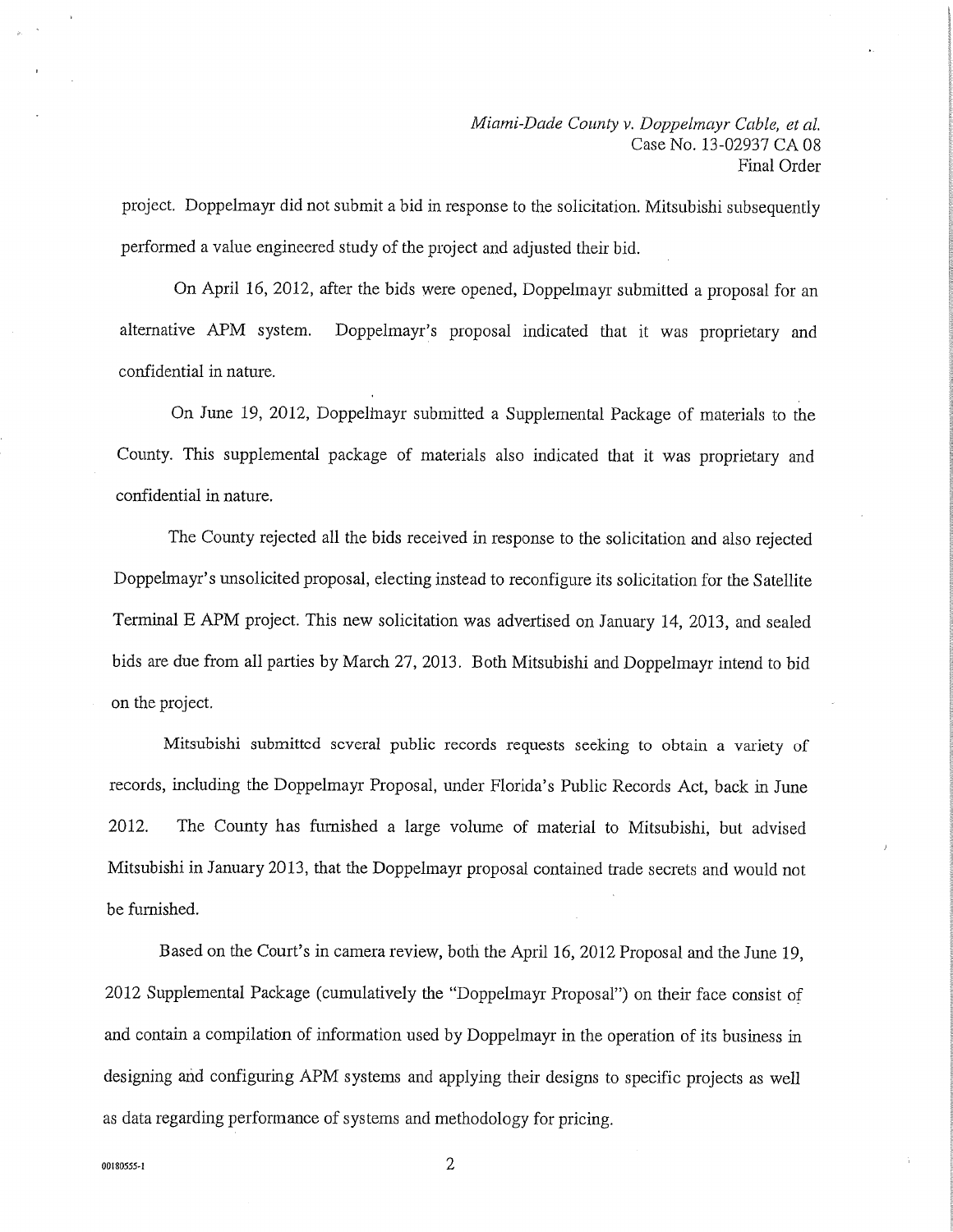Miami-Dade County v. Doppelmayr Cable, et al. . *Doppelmayr Cable, et al.*<br>Case No. 13-02937 CA 08 Final Order

The Doppelmayr Proposal represents a single, integrated document. The June 19, 2012, Supplemental Package and <sup>a</sup> substantial portion of the April 16, 2012, Proposal are stamped confidential, and the April 16, <sup>2012</sup> Proposal contains general terms stating that the material, including drawings, design drafts, cost estimates and technical documents, as well as samples and catalogues, remain the intellectual property of Doppelmayr and any copying, reproduction or dissemination of this information may only be made with Doppelmayr' s express approval.

The Doppelmayr Proposal represents <sup>a</sup> single integrated document which can only be read together as a whole.

Both the Doppelmayr Proposal and the Supplemental Materials consist of proprietary trade secrets as defined by  $\S812.081(1)$ (c), Fla. Stat.

#### CONCLUSIONS OF LAW

The County's Complaint in Interpleader seeks a determination by the Court as to whether the aforementioned Doppelmayr Proposal constitute trade secrets or not, and whether the documents should be withheld or produced to Mitsubishi pursuant to § 119.07, Fla. Stat. Mitsubishi has, by motion, asked this Court to conduct this hearing on an expedited basis and conduct an in camera review of the documents in question to determine whether they are reviewable public records or exempt trade secrets.

Generally, when an exemption to disclosure is asserted under the Public Records Act, in camera inspection of the subject records must be performed by the trial court to determine applicability of the asserted exemption. Envtl. Turf v. Univ. of Fla. Bd. of Trustees, 83 So. 3d 1012 (Fla. 1<sup>st</sup> DCA 2012).

On March 6, 2013, this Court conducted an in camera review of both the April 16, <sup>2012</sup> Proposal and the June 19, 2012, Supplemental Materials, and based on this review and the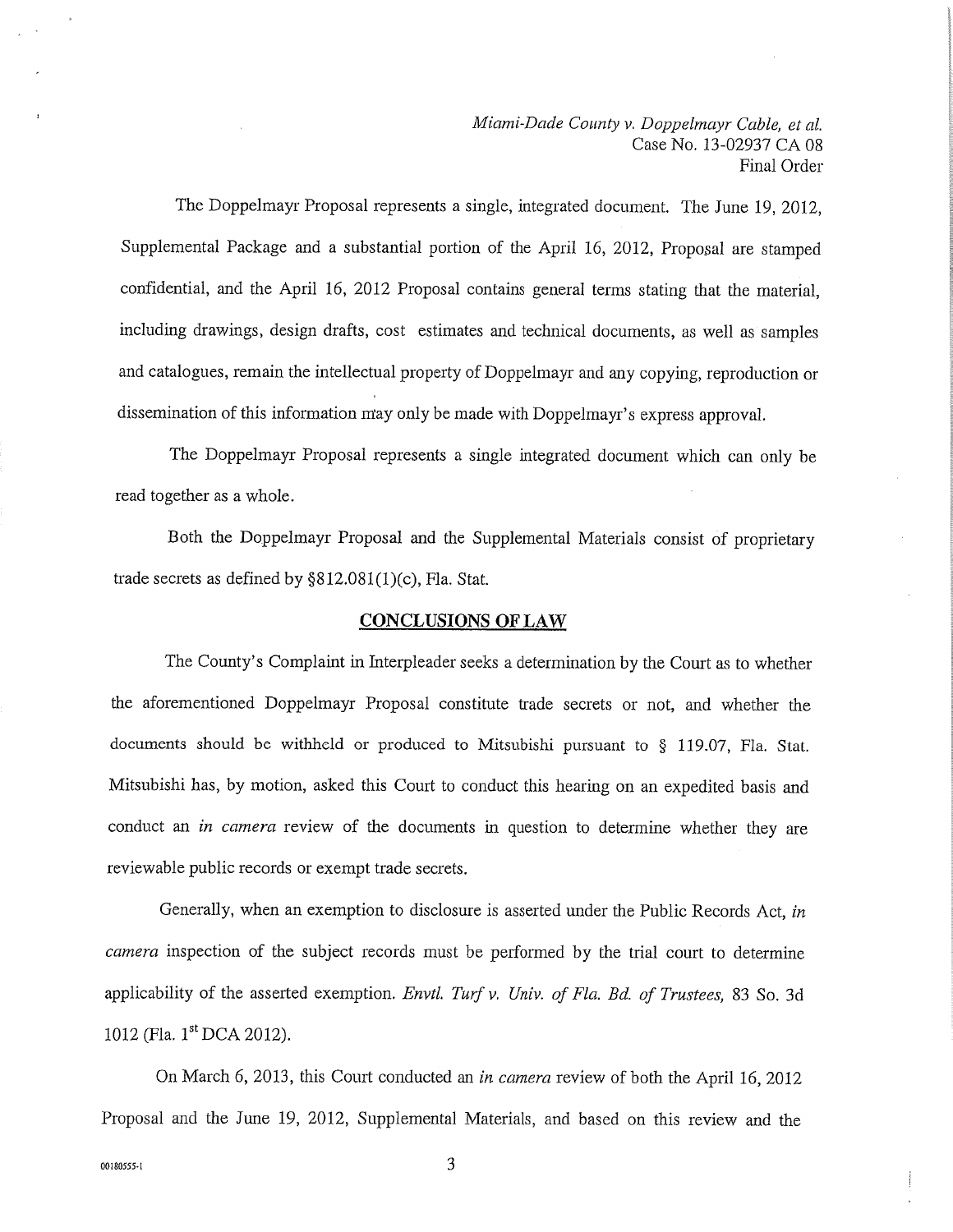arguments, documents and filings presented by counsel, concludes that these materials meet the definition of a "trade secret" as defined by  $\S 812.081(1)(c)$ , Fla. Stat.

This Court further concludes based on its review, that the documents were adequately and sufficiently identified as confidential at the time of their submittal to the County.

The April 16, <sup>2012</sup> Proposal and the June 19, <sup>2012</sup> Supplemental Package are exempt from disclosure under Florida's Public Records Act. As such, Miami-Dade County is not required to produce the Doppelmayr Proposal to Mitsubishi.

Accordingly, it is ADJUDGED that Mitsubishi's Motion for Expedited Hearing and In Camera Review is granted, in part, and the relief sought by Miami-Dade County in its Complaint in Interpleader is hereby GRANTED, in that the County is ordered to maintain custody of the Doppelmayr Proposal and hold the same as confidential trade secret exempt from disclosure under the Public Records Act. dimt e Public Records Act.<br>DONE and ORDERED in Chambers in Miami, Florida on this 26 day of March, 2013.

<u>ttirela Caedonne St</u>

Gisela Cardonne Ely Gisela Cardonne Ely<br>Circuit Judge Gisela Cardonne Ely

Copies to:

la Ca<del>rdo</del>nr<br>APR 2.6 2019

APR 2 & 2013<br>Counsel for Plaintiff-In-Interpleader - Miami-Dade County Attorney<br>Dircuilt Court Judge <mark>Counsel for Plaintiff-In-Interpleader - Miam</mark><br>*David M. Murray, Esquire*<br>Primary Email: <u>dmmurray@miami-airport.com</u> Primary Email: dmmurray@miami-airport.com<br>Secondary Email: scottey@miami-airport.com Cynji A. Lee, Esquire Primary Email: clee@miami-airport.com Secondary Email: rmartin@miami-airport.com Miami-Dade County Attorney's Office P.O. Box 025504 Miami, Florida, FL 33302 Tel: (305) 876-7040' Fax: (305) 876-7294

00180555-1

4